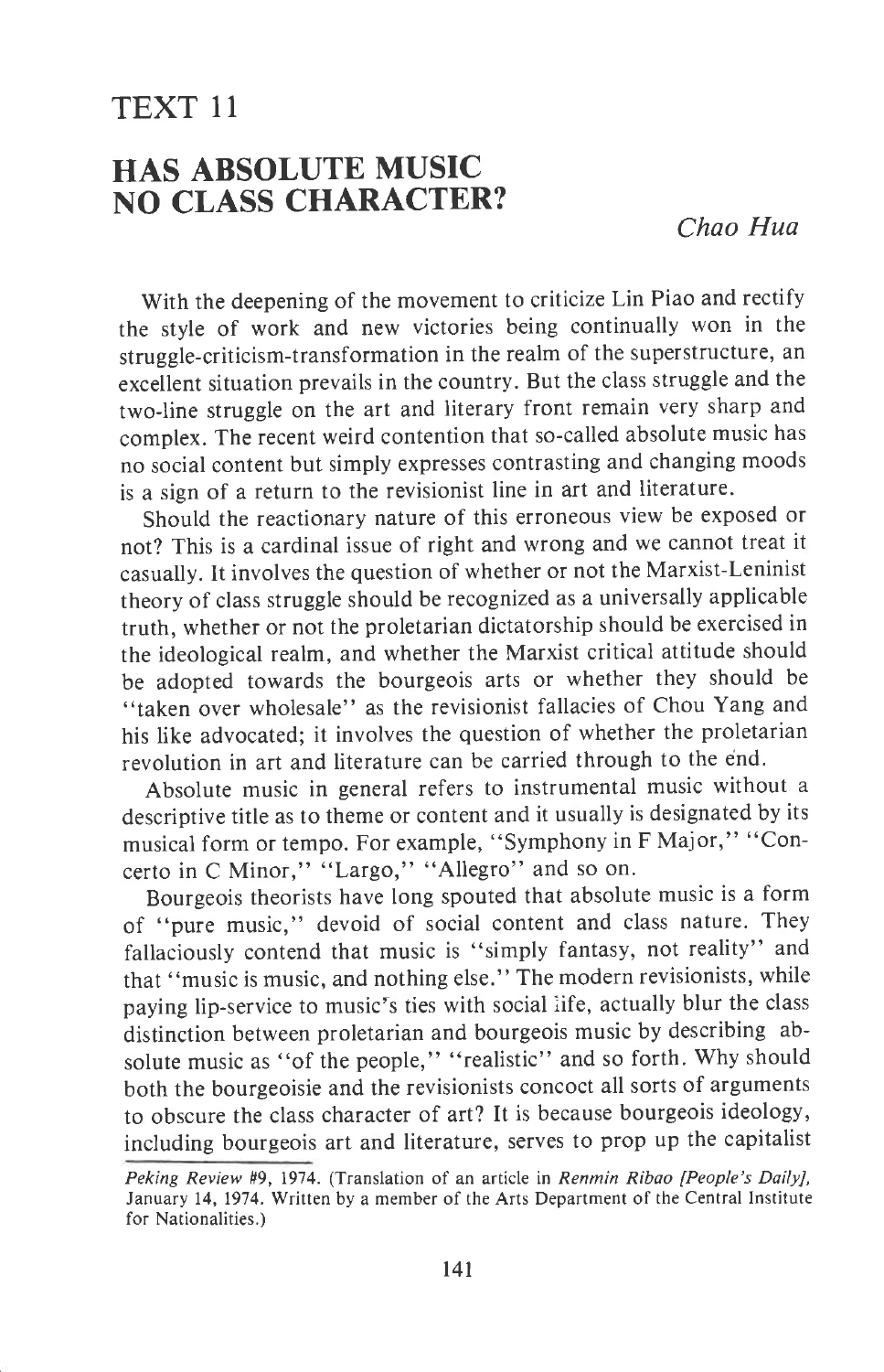system. They dare not openly acknowledge the exploiting class character of their art and literature. Instead, to disguise the essential substance of capitalist exploitation, they pose as representatives of the whole people in order to deceive the labouring masses.

Marxist-Leninists hold that all works of music, both absolute and programme music, as a form of ideology "are products of the reflection in the human brain of the Iife of a given society." Music without titles descriptive of their theme or content is by no means merely "a form of the flow of sounds." Not giving their works a descriptive title is only a means by which composers cover up the class content of their works. In fact, a composer clearly has in mind what he wants to praise or oppose and what content and mood he means to convey, when he is composing absolute music.

When the German bourgeois composer Beethoven (1770-1827) was asked the meaning of his Sonata No. 17, a composition without <sup>a</sup> descriptive title, he replied: "Please read Shakespeare's The Tempest." That play, we know, preaches the bourgeois theory of human nature. Of course, the means of expression of music are different from those of literature. Music uses melody, rhythm and harmony to evoke scenes, tell a story or convey emotion, thereby expressing quite plainly or relatively subtly and deviously the composer's world outlook, ideas and feelings. But in any case, the social and class content, thoughts and feelings so expressed can never be abstract, unintelligible "fantasy," for they can be grasped by applying the Marxist theory of knowledge and method of class analysis.

Take for instance the representative work Symphony in B Minor (the Unfinished Symphony) by Schubert (1797-1828), an Austrian bourgeois composer of the romantic school. The class feelings and social content it expresses are quite clear, although it has no descriptive title. This symphony was composed in 1822 when Austria was a reactionary feudal bastion within the German Confederation and the reactionary Austrian authorities not only ruthlessly exploited and oppressed the workers and peasants, but also persecuted and put under surveillance intellectuals with any bourgeois democratic ideas. Petty-bourgeois intellectuals like Schubert saw no way out of the political and economic impasse, and lacking the courage to resist they gave way to melancholy, vacillation, pessimism and despair, evading reality and dreaming of freedom. This work of Schubert's expressed these class feelings and social content. The opening phrase is sombre and gloomy. The whole symphony continues and expands on this emotion, filling it with pettybourgeois despair, pessimism and solitary distress. At times the dreaming of freedom does come through, but this, too, is escapist and negative.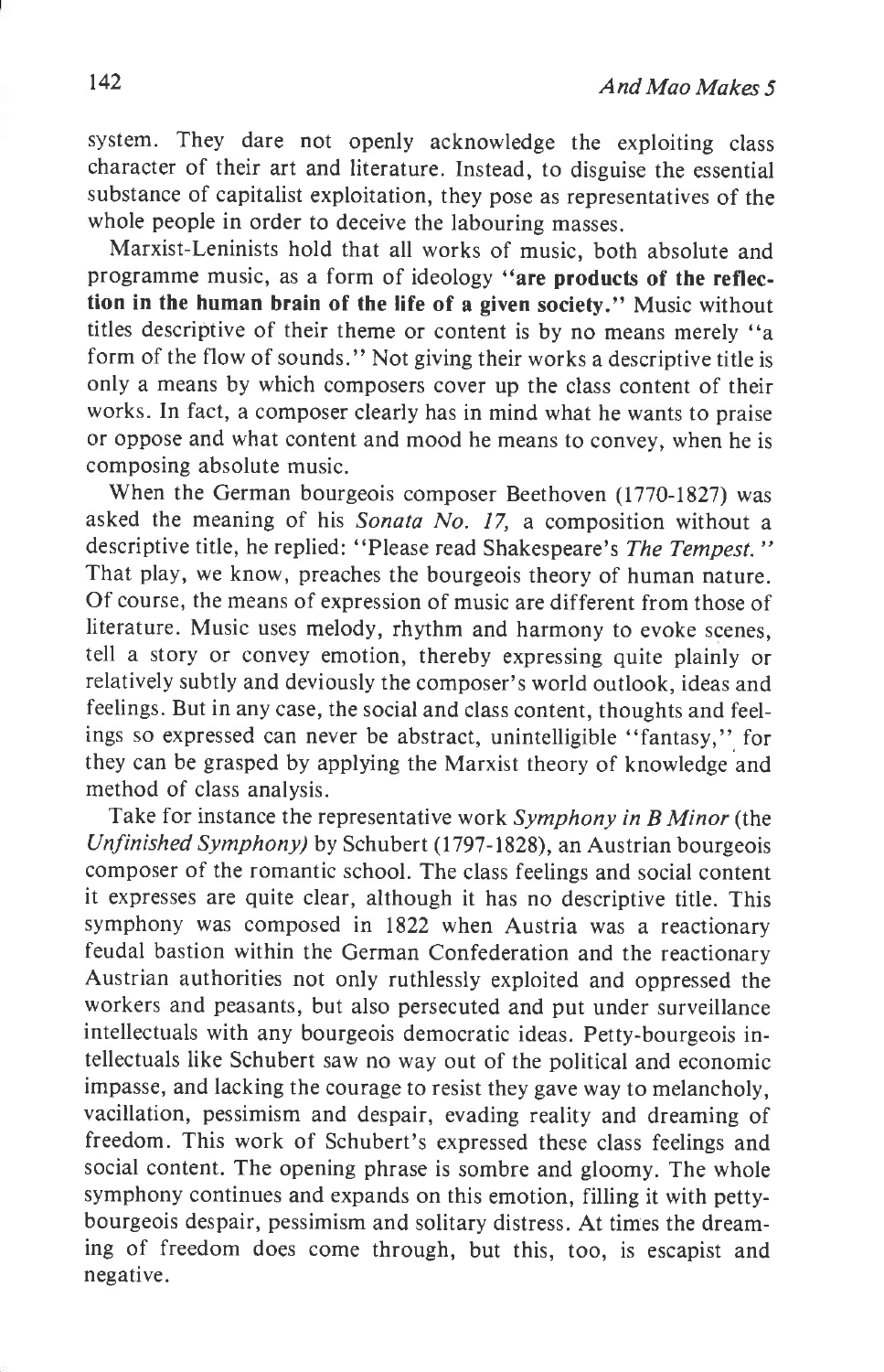Absolute music composed in Europe in the l8th and l9th centuries are products of the European capitalist society, upholding the interests of the bourgeoisie and serving the capitalist system. The content and the ideas and feelings with which they are saturated have an unmistakably bourgeois class nature. Marx pointed out: "Capital comes [into the world] dripping from head to foot, from every pore, with blood and dirt." And it is this blood and dirt that bourgeois music extols. Although certain compositions were to some extent progressive in the sense of being anti-feudal, they failed to mirror proletarian thoughts and feelings of their time; and they are, of course, still more incompatible with our socialist system today under the dictatorship of the proletariat. Then why dismiss their class content and extol them? Yet even today there are some who would feed our young people on these musical works uncritically and intact. Where would this lead our young people?

Some devotees of bourgeois absolute music often try to cover up its class nature by holding forth in empty terms on the contrasting, changing moods it presents. This is a reactionary viewpoint of the bourgeois theory of a common human nature transcending classes. For these moods are none other than those of delight and anger, joy and sorrow which vary, as do all men's ideas and feelings, according to the times and society people live in and the class they belong to. Lu Hsun mercilessly repudiated this bourgeois trash that all men share common emotions and feelings. He said: "Of course, it is human nature to know delight and anger, joy and sorrow but the poor are never worried about Iosing money on the stock exchange, an oil magnate cannot know the trials of an old woman collecting cinders in Peking, and victims of famine will hardly grow orchids like rich old gentlemen. . . . " Are there any feelings that are not stamped with the brand of a class?

"Joy" can be presented in sharply contrasted ways. Thus the music for the despotic landlord's birthday celebrations in the third scene of the modern revolutionary dance-drama Red Detachment of Women uses frivolous melody and erratic rhythm to expose the landlord's wanton extravagance and profligacy built on the suffering of the working people. In contrast, the magnificent stirring music of the dance by soldiers and civilians in the next scene presents the brilliant sunshine and jubilation in the revolutionary base. Did these two musical passages project the same emotions?

Again, take the subject of "sorrow." The grief of a feudal monarch after his overthrow is expressed in the verses written by Li Yu, the last king of the Southern Tang kingdom in the lOth century, as he hankered in captivity after his former decadent life in the palace.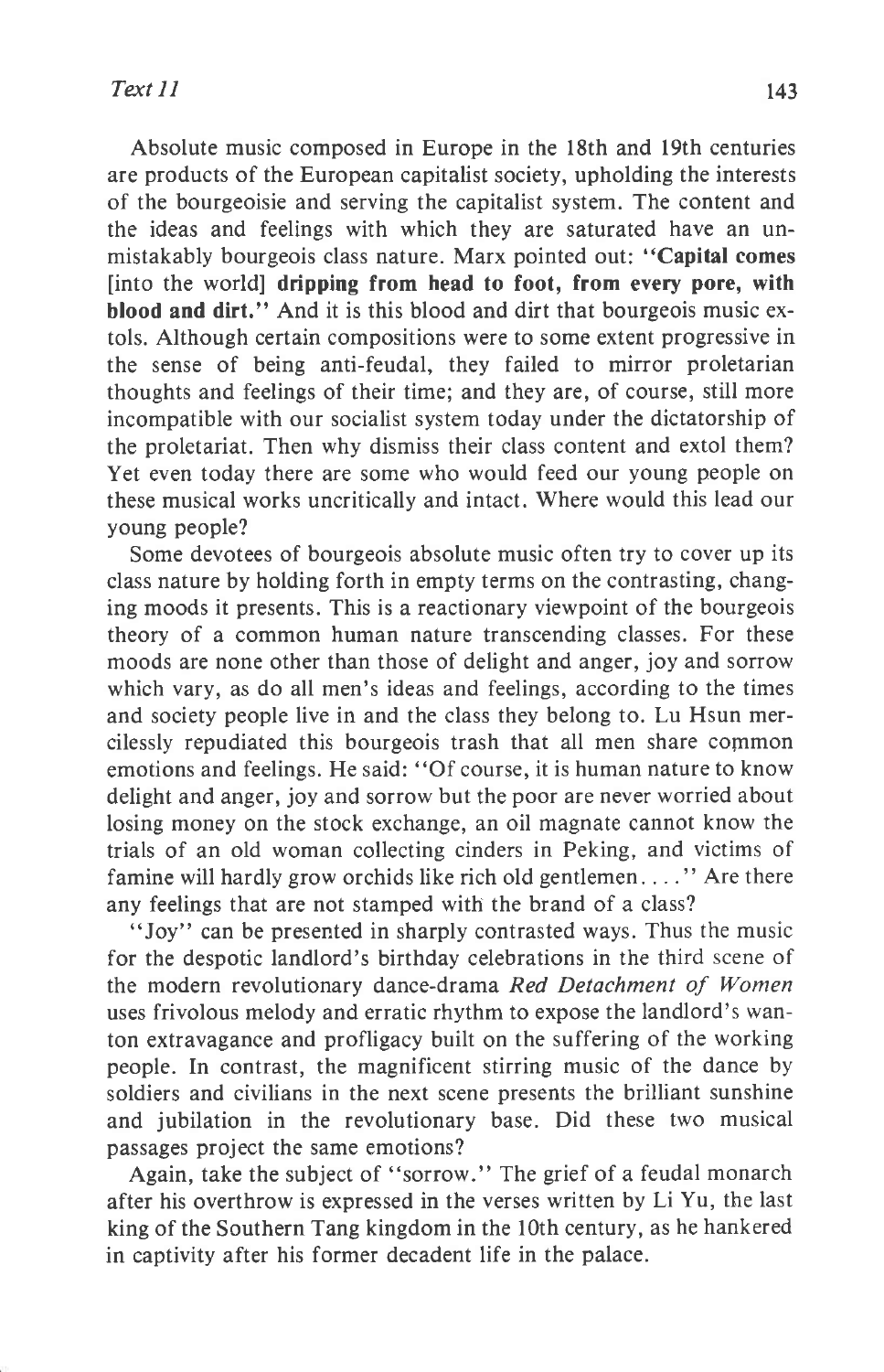Carved balustrades, jade flagstones still remain, But those rosy cheeks are gone. How great my lord's grief? Endless as the spring river flowing to the east!

But the proletarian fighter Lu Hsun portrayed sorrow of a very different kind when he wrote:

A host of dark, gaunt faces in the brambles, Yet who dare shake the earth with lamentation? I brood over our whole for-stretching land And in this silence hear the peal of thunder.

This indignant denunciation of the savage oppression of the people by the Japanese invaders and Kuomintang reactionaries conveys the class hatred and national enmity of millions of working people. This militant lamentation has nothing at all in common with the grief of a feudal monarch over the loss of his kingdom. To claim that one melody could be used to express these two diametrically opposed feelings would be sheer charlatanry.

As for empty talk about "bright," "healthy" melodies, devoid of class content, this is the metaphysical approach which the revisionists usually resort to when peddling their bourgeois wares. Chou Yang once brayed that the American bourgeoisie whom Walt Whitman extolled was "the new man," "healthy, broad of mind, with high ideals, a pair of working hands, and eternally optimistic" and that that "shiny example" was "worthy of emulating and copying." But we are aware if the proletariat really were to "emulate" and "copy" the bourgeoisie, then what awaits us is not "bright skies" but the darkness of the dungeon.

The bourgeoisie may well believe that the works of the l8th-century Austrian bourgeois composer Mozart embody "bright" and "healthy" sentiments. But we working people know clearly that these sentiments cannot compare with the exuberant and impassioned feelings expressed by the chorus The Sun Rises in the seventh scene of The White-Haired Girl. Brimming over with jubilation, this chorus extols Chairman Mao, the red sun in the hearts of the Chinese people, as well as the Communist Party, and evokes the soul-stirring scene "of the land of hibiscus glowing in the morning sun" and the emancipation of the downtrodden peasants. No bourgeois music can even iemotely compare with this unrestrained healthy burst of joy evoked by this chorus.

Chou Yang and company also raved that "music is a universal language," in order to concoct a theoretical basis for their attempt to peddle the wholesale Westernization of music. In fact, every class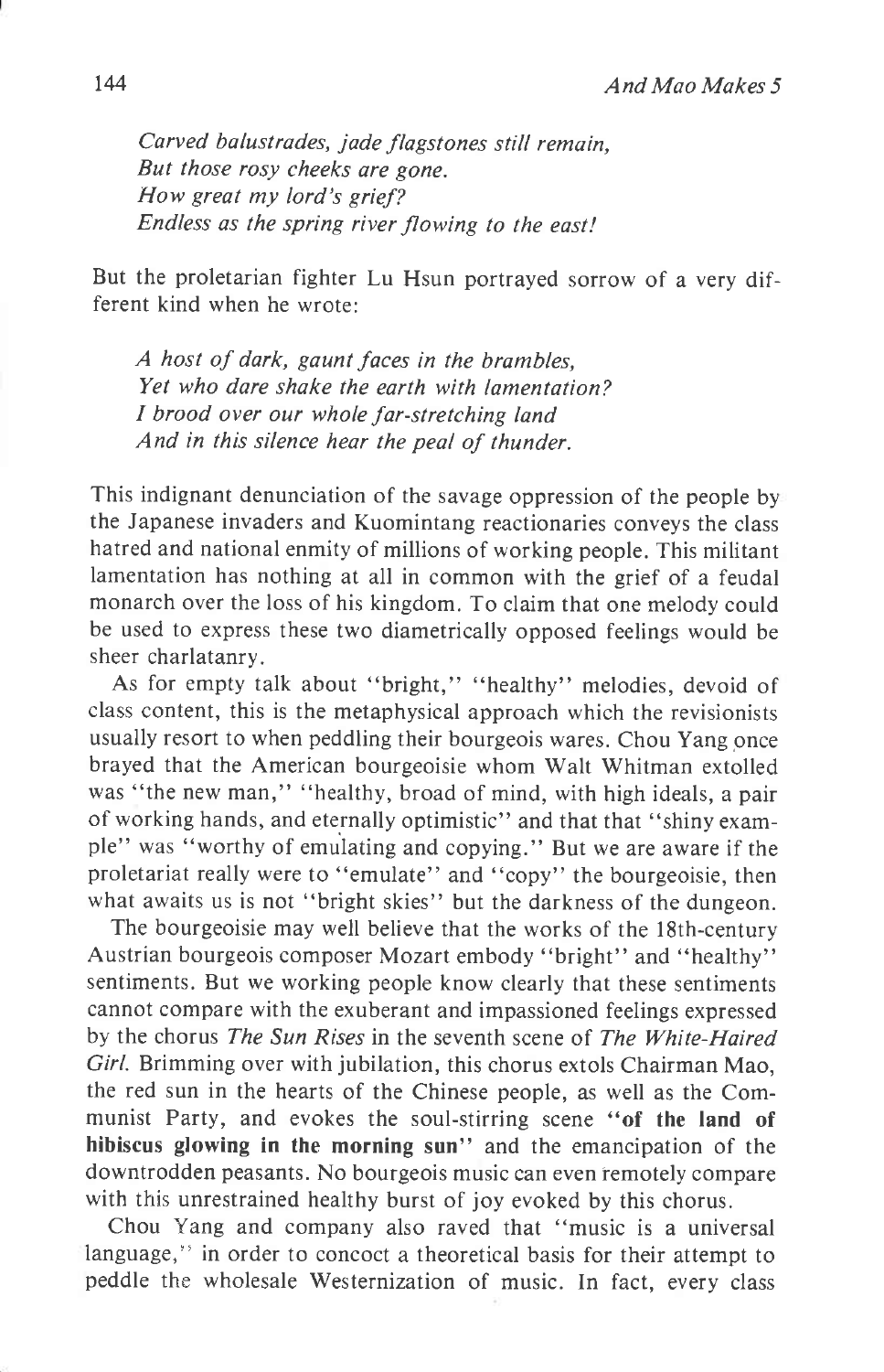speaks its own language and there is no such thing as a so-called universal language transcending classes. The Internationale which rings throughout the world is the common language of the proletariat only. The bourgeoisie trembles at the sound of this melody. Lenin aptly said: "In whatever country a class-conscious worker finds himself, wherever fate may cast him, however much he may feel himself a stranger, without language, without friends, far from his native country-he can find himself comrades and friends by the familiar refrain of the Internationale. "

For over eighty years this stirring song has inspired workers of all countries to unite to smash the old world and fight for the realization of communism. All reactionaries, however, regard this battle-song of the proletariat as a fearful menace and do all in their power to prevent The Internationale from circulating among the people. Hence, do the reactionaries share a common language with the proletariat?

Liu Shao-chi, Lin Piao, Chou Yang and their gang, however, shared a common language with the bourgeoisie and all reactionaries at home and abroad, for these renegades, Iike all imperialists, revisionists and reactionaries, opposed proletarian revolution and proletarian dictatorship and vainly tried to restore capitalism in China. This was like the futile efforts of Confucius, the mouthpiece and defender of ancient China's slave-owning class, who, grieving that "the rites were lost and music was ruined," tried desperately to propagate reactionary music aimed at benumbing and enslaving the people while frantically attacking the new rising folk music in order to preserve the collapsing slave system.

Like the other forms of art, music has always been an instrument of class struggle, and on the art and literary front the class struggle and the two-line struggle have always been extremely acute. In the course of the Great Proletarian Cultural Revolution and the movement to criticize Lin Piao and rectify the style of work, great victories have been won on this front and intellectuals have made much progress, but the pernicious influence of revisionist wares peddled by Liu Shao-chi, Lin Piao, Chou Yang and company for a long time, such as "art and literature of the whole people" and "art and literature to nourish people," is deep-seated and still far from being eliminated. Some people talk about bourgeois classical music with great relish, are mesmerized by it and prostrate themselves before it, showing their slavish mentality for all things foreign. They are nihilists with regard to national art. Their reverence for foreign things is actually reverence for the bourgeoisie. If this erroneous thinking of extolling foreign things and belittling Chinese things is not criticized and repudiated, then proletarian art and literature will not be able to develop and Chairman